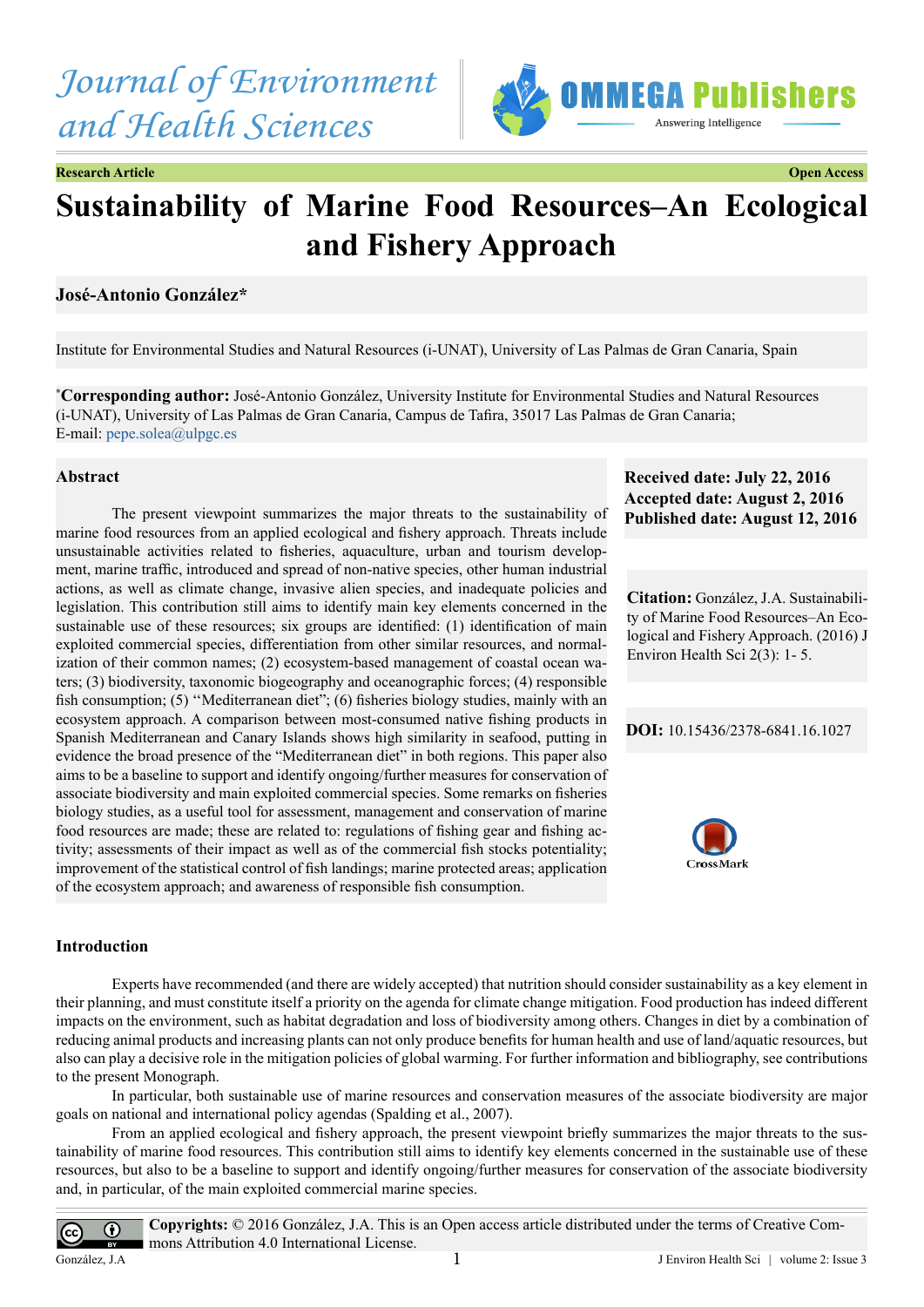

#### **Threats as a first background**

Many human activities in both coastal and oceanic environments, as well as some natural causes have been widely found as major threats on the sustainability of marine food resources and, in particular, to biodiversity. These major threats and pressures could be summarized in the following Decalogue:

a) Illegal, unreported, and unregulated (mainly unsustainable industrial, but also artisanal in some cases) professional fisheries, including by-catch and ghost fishing, causing overexploitation of natural resources;

- b) Illegal, unreported, unregulated, and generally uncontrolled (mainly unsustainable) recreational fisheries;
- c) Unsustainable aquaculture based on food supplies from wild fish populations;
- d) Urban and tourism development, causing alteration/loss of natural habitats and biodiversity;
- e) Heavy marine traffic (including ballast water and oil platforms) and ship-strikes;
- f) Introduced and spread of non-native species, linked to aquaculture, aquarium and/or pet trade among other activities;
- g) Other human (mainly industrial) activities in both coastal and oceanic environments;
- h) Global climate change and regional phenomena of tropicalization;
- i) Invasive alien species, linked both to natural phenomena or human-caused events;
- j) Inefficiency, inefficacy or absence of local/regional/global policies and ad hoc legislation.

To illustrate overfishing the case of the north western coast of Africa can be used, which is one of the most important productive and fishing areas of the world, and characterized by important fishing grounds (Arístegui et al., 2009). Fishery catches in this area reach more than 2 million tons per year. From 1950 the small-sized pelagic species represented 32% of the average catch, followed by medium-sized pelagic ones with 29%, and cephalopods with a mean catch of 5%. The Food and Agriculture Organization of the United Nations (FAO) estimates that more of the 40% of the fisheries in this area are currently in a senescent phase providing about 10% of catches, and the rest are in a mature phase providing about 90% of catches of small and medium pelagic species (Arístegui et al., 2009). Due to their generally elevated market value, both coastal benthic and coastal pelagic resources are very sought, showing a general decreasing trend in the catches since 1999 (FAO, 2012). They are exploited by both industrial and artisanal fleets in a multi-purpose fishery, with benthic fish species being by catch of other fisheries (FAO, 2012). Deep benthic species are secondary resources in the area and for this reason their scientific information is scarce. However, during the last decades and along with the global decline of the resources in shallow coastal waters, fishing efforts have been globally expanded to offshore areas and into deeper water (Pauly et al., 2005; Morato et al., 2006).

Many authors have recently postulated on a tropicalization process of fish assemblages in temperate biogeographic transition zones including Macaronesia (Brito et al., 2005) and some parts of the Mediterranean (Horta Costa et al., 2014), associated with global warming in many cases (Perry et al., 2005; Occhipinti-Ambrogi, 2007). A recent review accounts for this topic in temperate marine ecosystems, emphasizing that climate-driven changes in biotic interactions can profoundly alter ecological communities (Vergés et al., 2014). In this regard, during the last thirty years ichthyologists have reported on the occurrence (and sometimes establishment) of non-native marine fish species around the Canary Islands, generally arriving from subtropical/tropical nearby areas (Brito et al., 2005; Triay-Portella et al., 2015).

In response to warmer conditions, marine fishes tend to shift their distributions to higher latitudes and fish are predicted to keep shifting under climate change scenarios (Perry et al., 2005; Cheung et al., 2009). However, in the case of human-caused factors, the new distribution areas are linked to some transport vectors of non-native fish species. Human-mediated introduction and spread of non-indigenous species are considered one of the main threats to marine biodiversity and, in recent years, the degree of interest in introduced species has increased worldwide (Streftaris et al., 2005; Molnar et al., 2008).

Anthropogenic vectors of introduction of warm affinity exotic species are generally synergic with the natural range extensions and, therefore, all causes together are significantly reinforcing (for instance in the Canary Islands) the tropical/subtropical component of their littoral fish/invertebrate assemblages. The ecological impact of these non-indigenous fishes on the native fish community remains unknown, and more investigation and awareness is needed to understand these extensions or translocations prior to take environmental management measures (Triay-Portella et al., 2015; González, 2016).

For further details on present-day situation, problems and prospects for future research, as an example related with the impacts of tourism and leisure activities on marine ecosystems and their biodiversity in the Mediterranean Sea, see Bianchi & Morri (2000) and Lloret (2010).

In the current scenario of loss of taxa and bioinvasion, increasing the knowledge about the composition of marine species that occur in different regions, understanding/predicting some faunal movements between areas (mainly of benthic habitat), and long-term monitoring is an emergency need to control and preserve biodiversity.

#### **Key elements for the sustainability as a second background**

In my opinion, the following first set of key elements is concerned in the sustainable use of the marine resources: a) identification (main distinguishing features together with an international ID code: fao-3-alfa-code) of main exploited commercial species, b) differentiation from other similar resources, and c) normalization of their common names, useful biological/socioeconomic information for their sustainable exploitation and statistics on their regional catches, among others. In this regard, the numerous and impressive contributions of FAO need to be highlighted here, particularly the compilations of the FAO Species Identification and Data Programme, for instance: Scombrids of the World; FAO Species Identification Guide for Fishery Purposes. Moreover, the FAO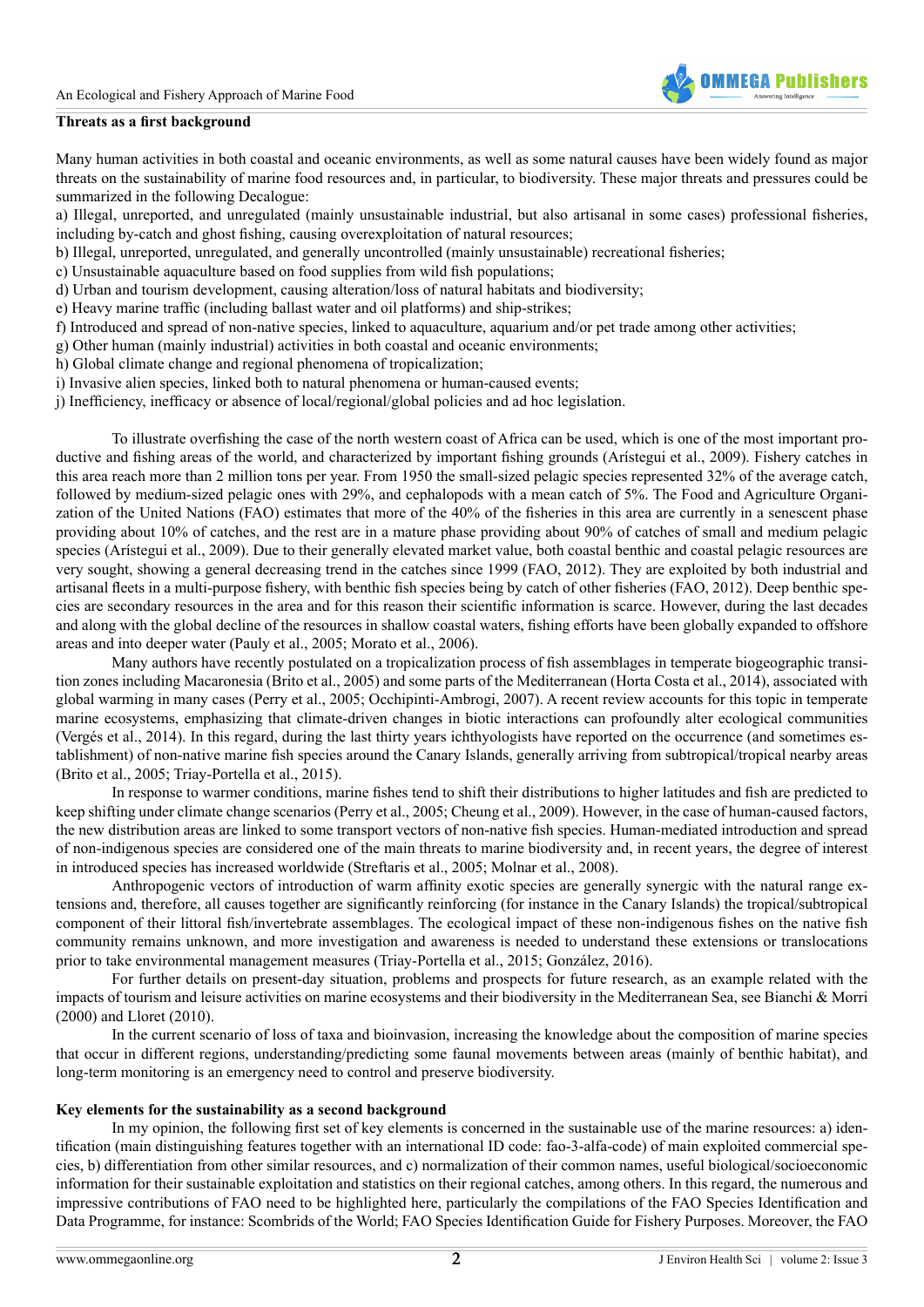

superb periodicals on: The State of World Fisheries and Aquaculture; The State of Food and Agriculture; among others.

Another key element is the ecosystem-based management of coastal ocean waters. A multi-disciplinary panel of experts established 66 Large Marine Ecosystems (LMEs) of the world and linked watersheds (Sherman et al., 2006). As an approach to the World Summit on Sustainable Development targets, LMEs were assessed with five spatio-temporal indicators of ecosystem: a) productivity, b) fish and fisheries, c) pollution and health, d) socioeconomics, and e) governance. "LMEs are relatively large areas of ocean space of approximately 200,000 km² or greater, adjacent to the continents in coastal waters where primary productivity is gen-erally higher than in open ocean areas." [\(http://www.lme.noaa.gov/](http://www.lme.noaa.gov/)). Each one of the LME is characterized by their singular bathymetry, hydrography and productivity and their ability to support marine populations, which have adapted their feeding, reproductive and growth strategies. The three first indicators are science-based and focus on the natural state of the ecosystems, socioeconomics is social science-based and concentrates on human dimensions, and the governance module was designed to adjust human behaviours towards LMEs, and improve the relationship between human society and LMEs (Wang, 2005). For instance, Spanish coastal ocean waters belong to the following ecosystem-based framework: Iberian Coastal, Mediterranean, and Canary Current, which is a major upwelling region off the coasts of Northwest Africa, encompassing from the Straits of Gibraltar to Guinea-Bissau.

A third group of key elements are biodiversity, taxonomic biogeography and oceanographic forces, as major drivers of ecological patterns. Their datasets have supported the bioregionalization of coastal and shelf areas, based on a comprehensive biogeographic system to classify the oceans. The "Marine Ecoregions of the World" is a nested hierarchical system of 12 realms, 62 provinces, and 232 ecoregions (Spalding et al., 2007). The ecoregions aim to capture generic patterns of biodiversity across habitats and taxa, with regions extending from the intertidal zone to the 200 m depth contour. Spanish coastal and shelf areas belong to the following biogeographic framework: South European Atlantic Shelf and Azores-Canaries-Madeira within the Lusitanian province, and Western Mediterranean and Alboran Sea within the Mediterranean Sea province, both provinces of the Temperate North Atlantic realm. The "Pelagic Provinces of the World" is a biogeographic classification of the surface pelagic waters of the world's oceans, describing 37 pelagic provinces nested into four broad realms (Spalding et al., 2012).

A fourth key element is the responsible fish consumption: sustainability focused on the consumer and trader. Change the world from consumption? Responsible fish consumption understood as an attitude of the consumer that involves making a conscious, critical and ethical use of fishery products, which is demonstrated when buying favouring the conservation of ecosystems and the sustainability of resources and extractive activity. Responsible consumption of fish can work, in the act of decision on the fish product chosen, the size/weight of the specimen, sex and reproductive phase, the capture system or production, the origin of the product and its presentation (whole or transformed), which influences the conservation of ecosystems and the sustainability of fisheries resources and artisanal fishing activity. It is up to the consumer to consider or not as responsible consumption the fact prioritizing buy fish from their native region, as a way to enhance the local fishing activity and jobs.

Lloret (2010) summarized the benefits supplied by Mediterranean marine biodiversity to human health, and highlighted the causes that are threatening them. Mediterranean Sea is a valuable source of seafood, which as component of the so-called ''Mediterranean diet" has important health benefits. Also the Mediterranean benthic organisms have provided a variety of bioactive substances to treat human diseases. So the Mediterranean diet is another key element for sustainability in Mediterranean countries, including (for many reasons) the nearby Macaronesian archipelagos. It is worth noting that around 30% of littoral benthic fish and decapod crustaceans occurring around the Canaries have an Atlanto-Mediterranean biogeographic pattern, i.e. they also regularly occur in the Mediterranean (González, 2016). Based on own experience and unpublished data, a comparison between most-consumed native fishing products in Spanish Mediterranean and Canary Islands shows high similarity in (available) seafood, putting in evidence the broad presence of the "Mediterranean diet" in both regions (Table 1).

| <b>English name</b> | Spanish name                     | Scientific name            | <b>Consumer appreciation / Remarks</b> |                         |
|---------------------|----------------------------------|----------------------------|----------------------------------------|-------------------------|
|                     |                                  |                            | Mediterranean                          | <b>Canary Islands</b>   |
| <b>Bonyfishes</b>   | Peces óseos                      |                            |                                        |                         |
| Tunas               | Atunes                           | <i>Thunnus</i> spp.        | Very important                         | Very important          |
| Amberjacks          | Peces limón / Medregales         | Seriola spp.               | Very important                         | Very important          |
| Sardine & similar   | Sardina & similares              | Clupeidae                  | Very important                         | Very important          |
| Anchovy             | Boquerón / Longorón              | Engraulis encrasicolus     | Very important                         | Very important          |
| <b>Bonitos</b>      | Bonito & Listado                 | Sarda & Katsuwonus         | Important                              | Important               |
| Mackerels           | Caballas / Estorninos / Verdeles | Scomber spp.               | Important                              | Important               |
| Horse mackerels     | Chicharros / Jureles             | Trachurus spp.             | Moderate                               | Moderate                |
| European hake       | Merluza europea                  | Merluccius merluccius      | Very important                         | Important (large sizes) |
| Blue whiting        | Bacaladilla                      | Micromesistius poutassou   | Very important                         | Absent                  |
| Groupers            | Mero & similares                 | Epinephelus & Mycteroperca | Very important                         | Very important          |
| Wreckfish           | Cherna                           | Polyprion americanus       | Very important                         | Very important          |
| Red mullets         | Salmonetes                       | Mullus spp.                | Very important                         | Very important          |
| Porgies             | Pargos, Dentones, Samas, Sargos  | Sparidae                   | Important                              | Very important          |

**Table 1:** Comparison between most-consumed native fishing products in Spanish Mediterranean and Canary Islands.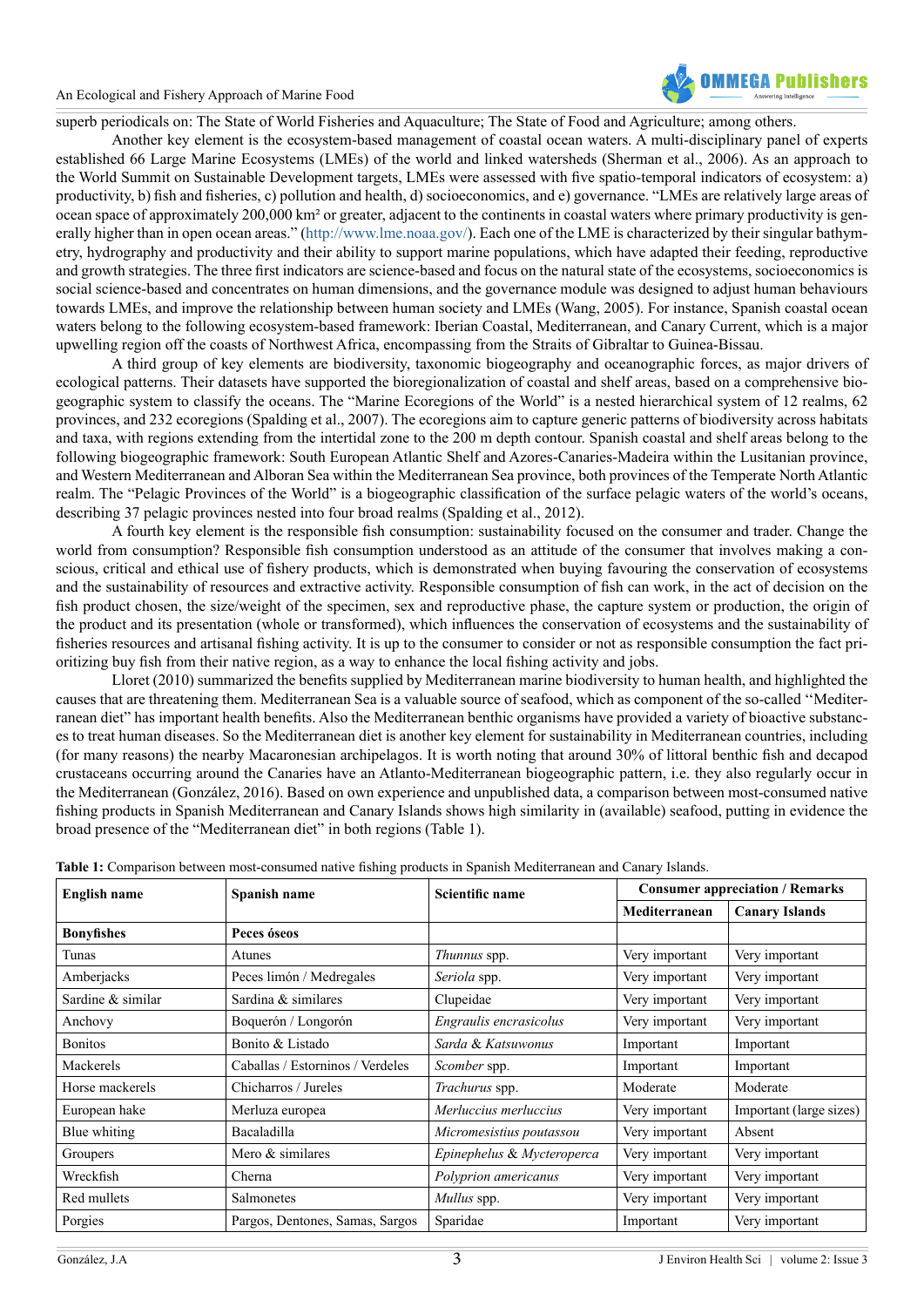An Ecological and Fishery Approach of Marine Food



| Scorpionfishes                                                                                  | Cabracho, Bocanegra & similares  | Scorpaenidae sensu lato                  | Important        | Important              |  |
|-------------------------------------------------------------------------------------------------|----------------------------------|------------------------------------------|------------------|------------------------|--|
| Soles                                                                                           | Lenguados                        | Soleidae                                 | Important        | Moderate               |  |
| Forkbeards                                                                                      | Brótolas / Brota-Agriote         | Phycis spp.                              | Moderate         | Important              |  |
| Gurnards                                                                                        | Rubios & similares               | Triglidae                                | Moderate         | Minor                  |  |
| Combers                                                                                         | Serranos / Cabrillas             | Serranidae                               | Moderate (fumet) | Important              |  |
| Morays                                                                                          | Morenas                          | Muraenidae                               | Minor            | Moderate               |  |
| Mediterranean parrotfish                                                                        | Vieja                            | Sparisoma cretense                       | Virtually absent | Very important         |  |
| Alfonsinos                                                                                      | Alfonsiños / Fulas de altura     | Beryx spp.                               | Virtually absent | Important              |  |
| Triggerfishes & Filefish                                                                        | Peces ballesta & Gallito verde   | Balistidae & Stephanolepis<br>hispidus   | Virtually absent | Important              |  |
| <b>Cartilagenous fishes</b>                                                                     | Peces cartilaginosos             |                                          |                  |                        |  |
| Smooth-hounds                                                                                   | Cazones / Tollos                 | Triakidae                                | Moderate         | Moderate               |  |
| Skates / Rays                                                                                   | Rayas                            | Rajidae                                  | Moderate         | Very limited           |  |
| <b>Shellfishes</b>                                                                              | <b>Mariscos</b>                  |                                          |                  |                        |  |
| Octopuses                                                                                       | Pulpos                           | Octopodidae                              | Very important   | Very important         |  |
| Cuttlefishes                                                                                    | Sepias / Chocos                  | Sepiidae                                 | Very important   | Important              |  |
| Squids & Flying squids                                                                          | Calamares & Potas                | Loliginidae & Ommastrephi-<br>dae        | Very important   | Important              |  |
| Striped soldier shrimp                                                                          | Camarón soldado                  | Plesionika edwardsii                     | Very important   | Important              |  |
| Red & Pink shrimps                                                                              | Gamba roja / blanca & similares  | Aristeidae & Penaeidae                   | Very important   | Minor/virtually absent |  |
| Norway lobster                                                                                  | Cigala                           | Nephrops norvegicus                      | Very important   | Virtually absent       |  |
| Spiny & locust lobsters                                                                         | Langostas & Cigarras de mar      | Palinurus elephas &<br>Scyllarides latus | Moderate         | Moderate               |  |
| Shore & littoral crabs                                                                          | Cangrejos de orilla & littorales | Brachyura (several families)             | Moderate (fumet) | Moderate               |  |
| Deep-sea red crabs                                                                              | Cangrejos rojos de profundidad   | Geryonidae                               | Moderate (fumet) | Very limited           |  |
| Limpets                                                                                         | Lapas                            | Patella spp.                             | Minor            | Moderate               |  |
| In both regions fish is fried mainly in olive oil, not butter, or traditional recipes are used. |                                  |                                          |                  |                        |  |

At last, another key element for the marine food sustainability is the life history traits or biological parameters provided by Fisheries Biology studies, mainly those based on an Ecosystem Approach (EA). These aspects are treated below, aiming to be a baseline to support/identify ongoing/further measures for assessment, management and conservation of the regional/global main exploited commercial species/resources and their associate biodiversity.

#### **Remarks on Fisheries Biology as a tool for management and conservation**

Some remarks or considerations on Fisheries Biology studies, as a useful tool for the assessment, management and conservation of marine food resources are made in this section.

From an ecological and fishery approach of the Fisheries Biology, the 1987 United Nations definition of sustainability, as a part of the concept "sustainable development", could be adapted as follows: sustainable development is responsible development and management of fishery resources that meets the needs of the present without compromising the ability of future generations to meet their own needs. Specifically, the sustainability of the marine food resources implies the design of a plan and the implementation of measures, in order to ensure that an appropriate percentage of individuals in a population have the chance to reproduce at least once in their life cycle, protecting the parental stock capable of producing eggs and generate a number of offspring to ensure future recruitments and perpetuation of the population (González et al., 2012). Philosophically, "sustainable development" has been defined as the light of a lighthouse in the darkest of nights, or even as a useful utopia.

In my opinion, the sustainability of a fishery resource can be achieved through the implementation of a Decalogue of regulatory measures and management actions such as:

a) Rational regulation of fishing gear authorized together with an efficient/effective control of the fishing effort (in both professional and recreational fisheries).

b) Fishing regulations on the basis of seasonal/zonal closures for the extractive activity, consistent with the spawning season and reproductive pattern of main commercial fish species.

c) Fishing regulations on the basis of an adequate Minimum Landing Size for each one of the target fish species, consistent with their biological size at first maturity, other life history traits and the state of the population being exploited (González et al., 2012). d) Complementary fishing regulations on the basis of an adequate Maximum Landing Size for each one of the target species, consistent with their relative reproductive potential.

e) Periodical assessment of the effects/impact on fish populations by the various fishing gear involved.